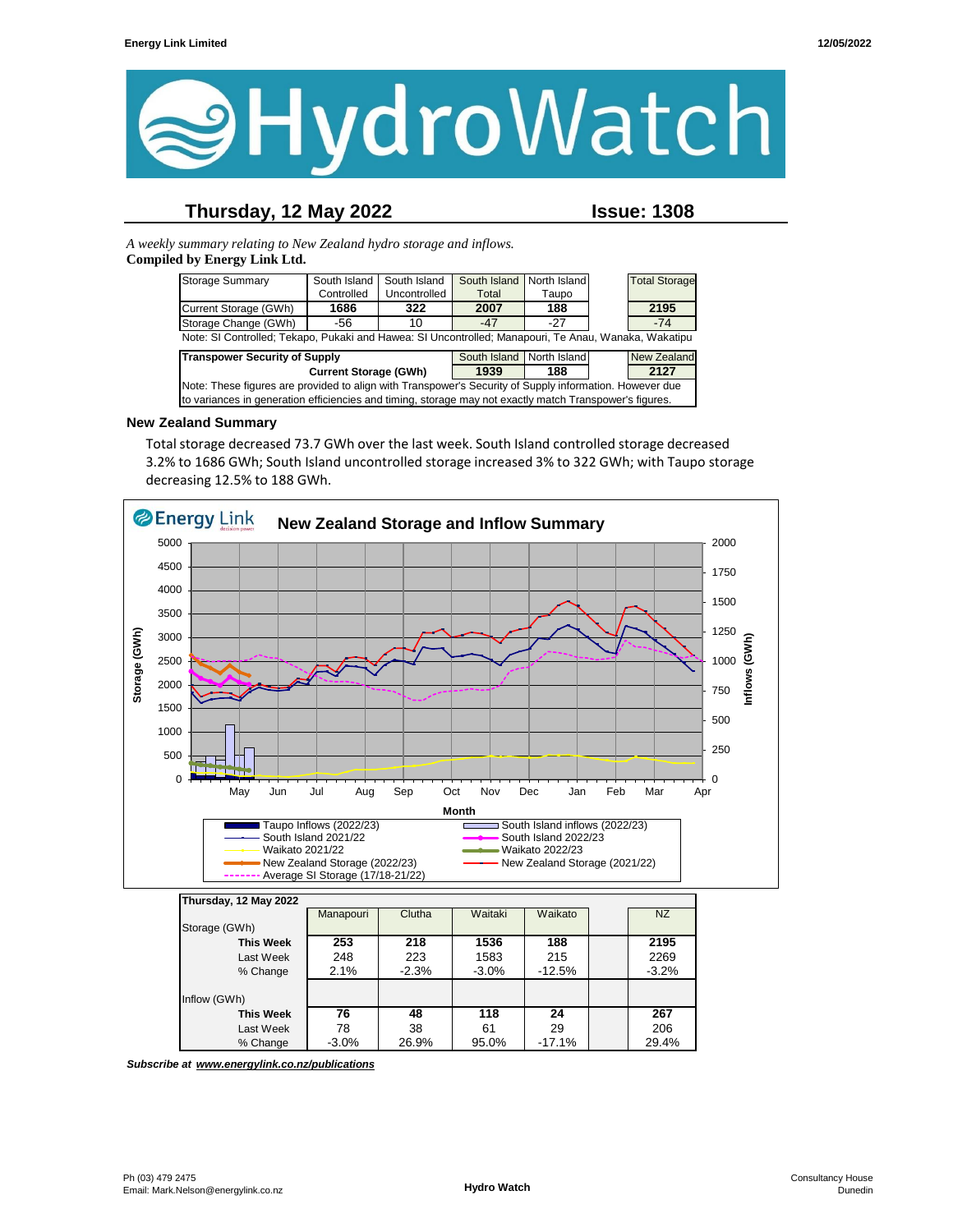#### **Lake Levels and Outflows**

| <b>Catchment</b> | Lake      | Level    | <b>Storage</b> | <b>Outflow</b> | <b>Outflow</b> |
|------------------|-----------|----------|----------------|----------------|----------------|
|                  |           | (m. asl) | (GWh)          | (cumecs)       | Change         |
| <b>Manapouri</b> | Manapouri | 177.34   | 87             | 13             | -4             |
|                  | Te Anau   | 201.97   | 166            |                |                |
| <b>Clutha</b>    | Wakatipu  | 309.62   | 28             | 91             | $\mathbf{2}$   |
|                  | Wanaka    | 276.91   | 41             | 147            | 10             |
|                  | Hawea     | 342.12   | 150            | 106            | 47             |
| Waitaki          | Tekapo    | 706.86   | 465            |                |                |
|                  | Pukaki    | 526.74   | 1071           |                |                |
| Waikato          | Taupo     | 356.31   | 188            |                |                |

| <b>Outflow</b><br>Change |  |  |  |  |
|--------------------------|--|--|--|--|
| -4                       |  |  |  |  |
| 2                        |  |  |  |  |
| 10                       |  |  |  |  |
| 47                       |  |  |  |  |

#### **Inflow Summary**

The two charts below represent where current inflows are in relation to historic inflow patterns. The percentile values have been calculated using all inflows since 1931.







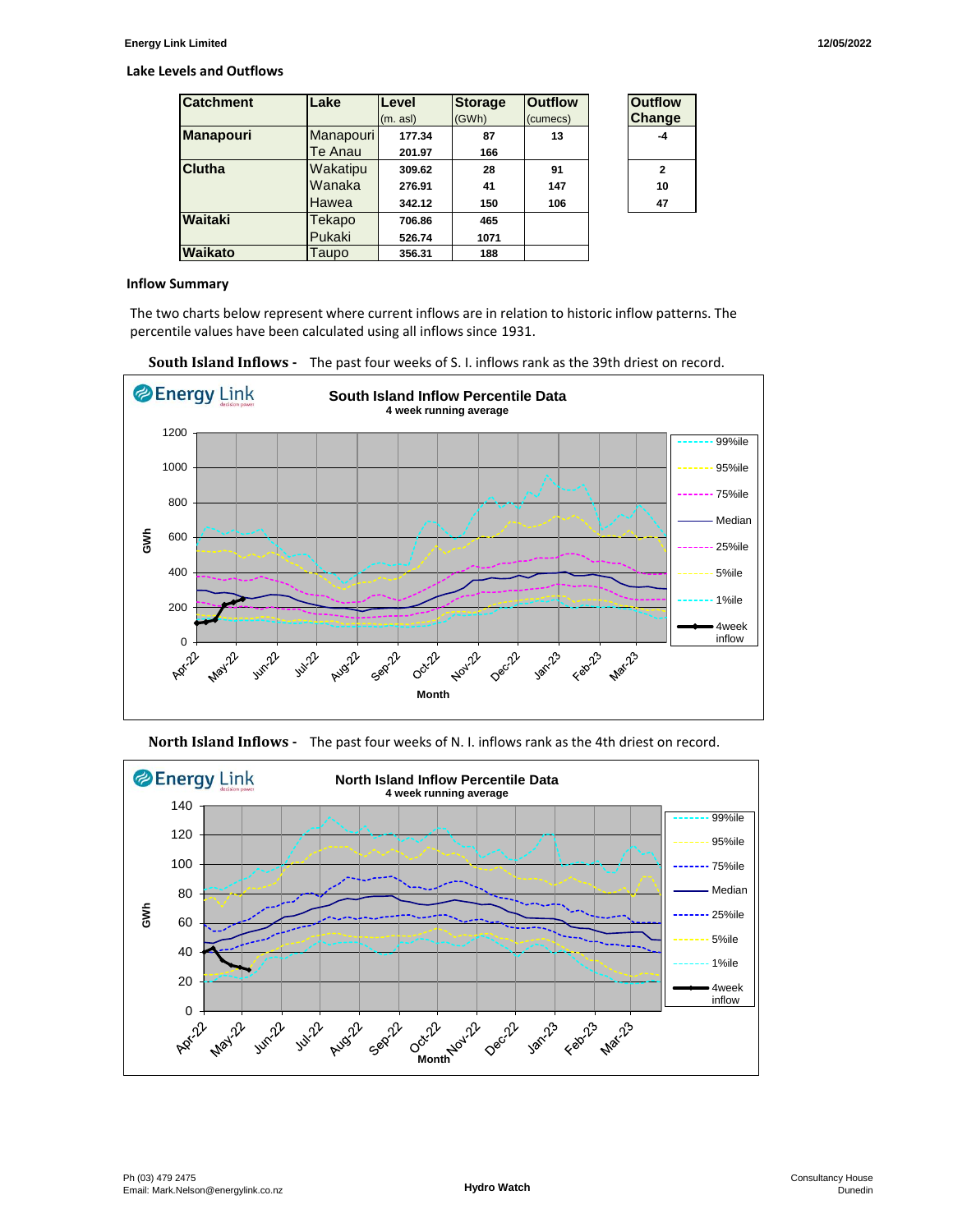# **Waikato System**



**Lake Levels -** Lake Taupo storage fell to 32.9% of nominal full at 188 GWh.

 **Inflows -** Inflows decreased 17.1% to 24 GWh.

 **Generation -** Average generation decreased 14.3% to 338.1 MW.



# **Tekapo**



 **Inflows -** Inflows into tekapo increased 68.1% to 49 GWh.

 **Generation -** Average Tekapo generation increased 34.1% to 144.7 MW.

**Hydro Spill -** Lake Tekapo did not spill.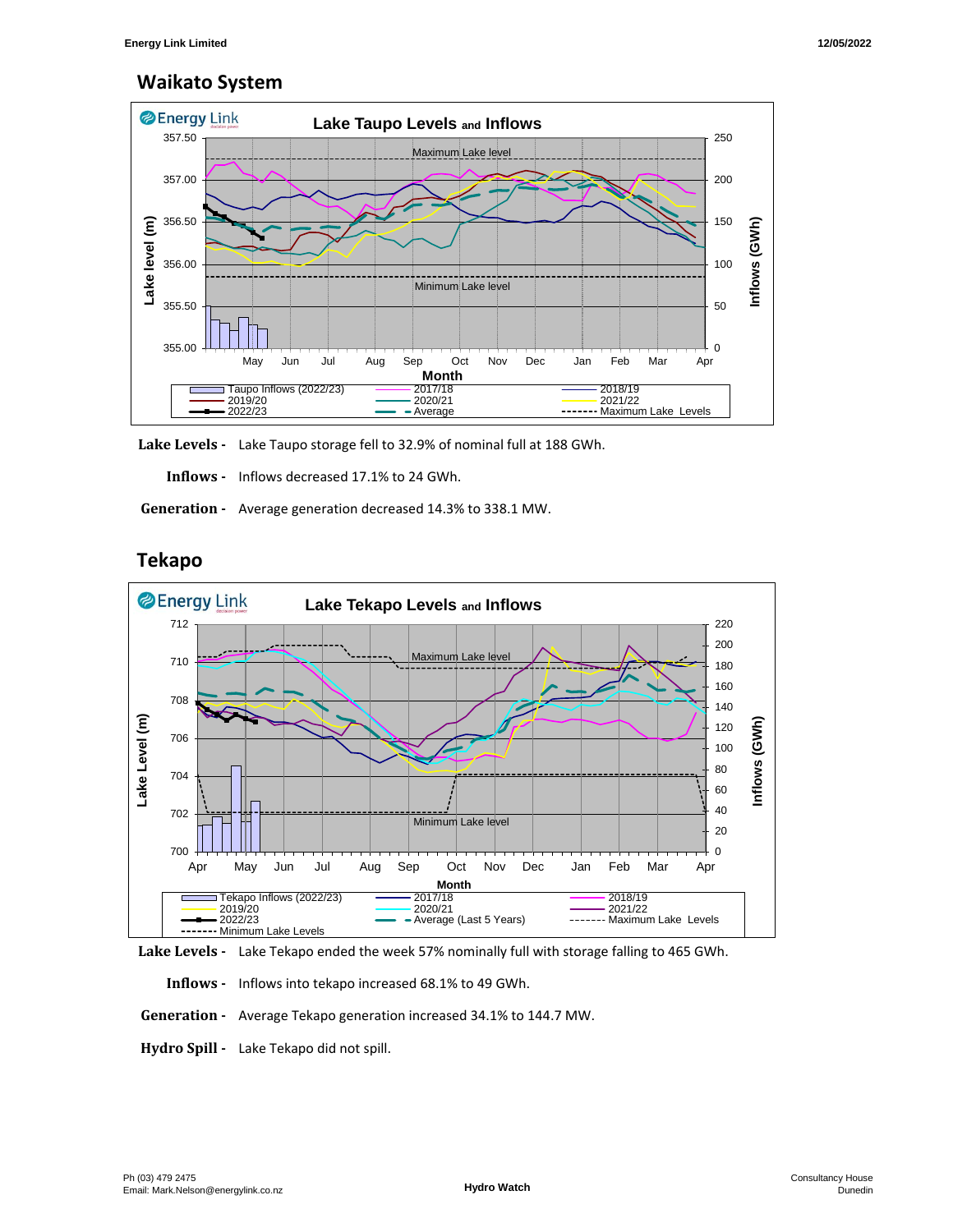# **Waitaki System**



**Lake Levels -** Lake Pukaki ended the week 58% nominally full with storage falling to 1071 GWh.

 **Inflows -** Inflows into the Waitaki System increased 120.3% to 69 GWh.

 **Generation -** Average Waikati generation decreased 10.4% to 929.7 MW.

- **Hydro Spill** Lake Pukaki did not spill.
- River Flows Flows from the Ahuriri River increased to 16 cumecs while Waitaki River flows were lower than last week averaging 397.5 cumecs.



## **Clutha System**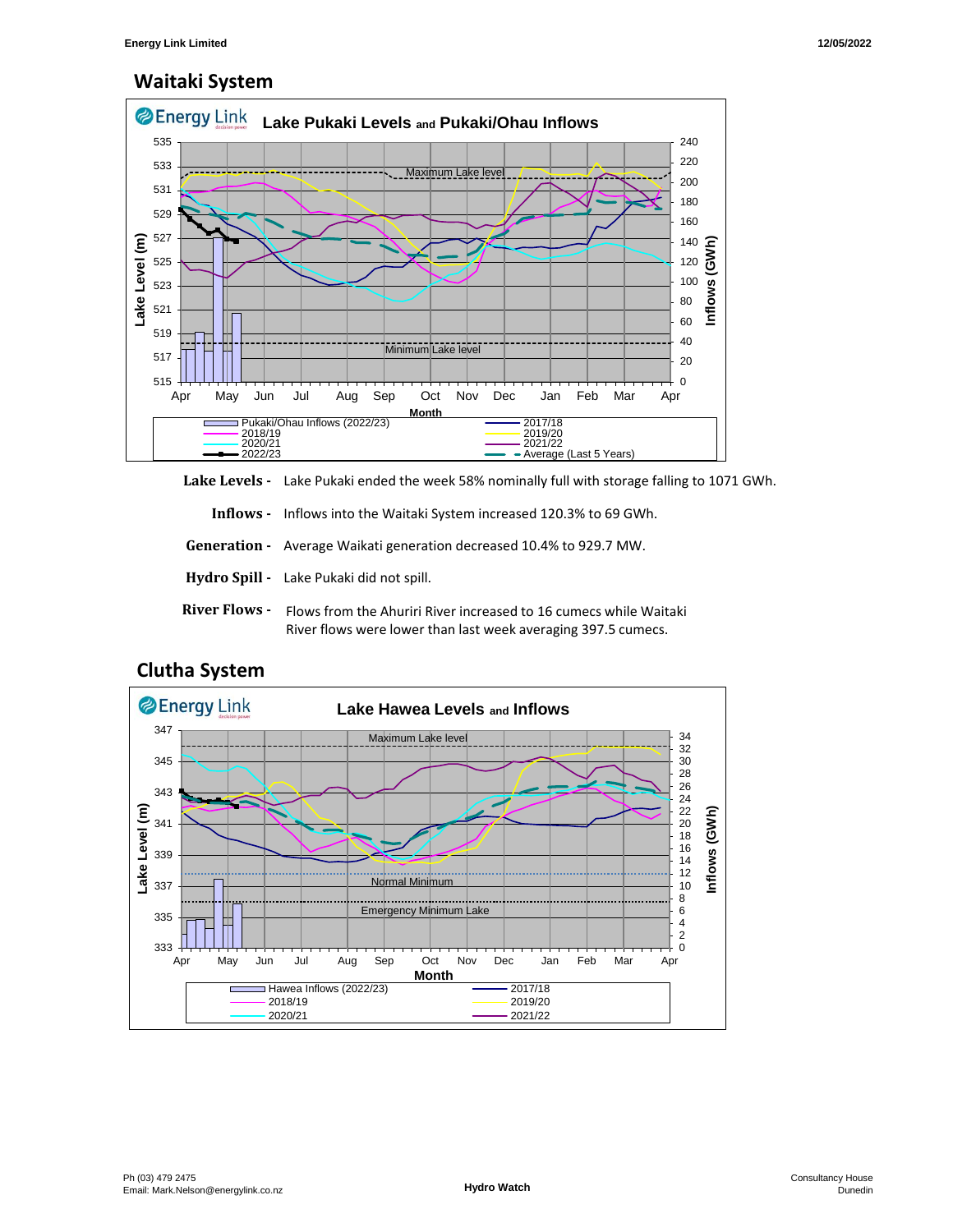- Lake Levels Total storage for the Clutha System decreased 2.3% to 218 GWh. Lakes  **Inflows -** Total Inflows into the Clutha System 26.9% higher at 48 GWh. Hawea, Wanaka and Wakatipu ended the week 50.6%, 35.8% and 26.1% nominally full respectively.
- **Generation** Average generation was 14% higher at 342 MW.
- **Hydro Spill** The was no estimated spill
- River Flows Total outflows from the lakes and Shotover River increased to 359.7 cumecs. This comprised of 106 cumecs from Lake Hawea, 147 cumecs from Lake Wanaka, 91 cumecs from Lake Wakatipu and 16 cumecs from the Shotover River.